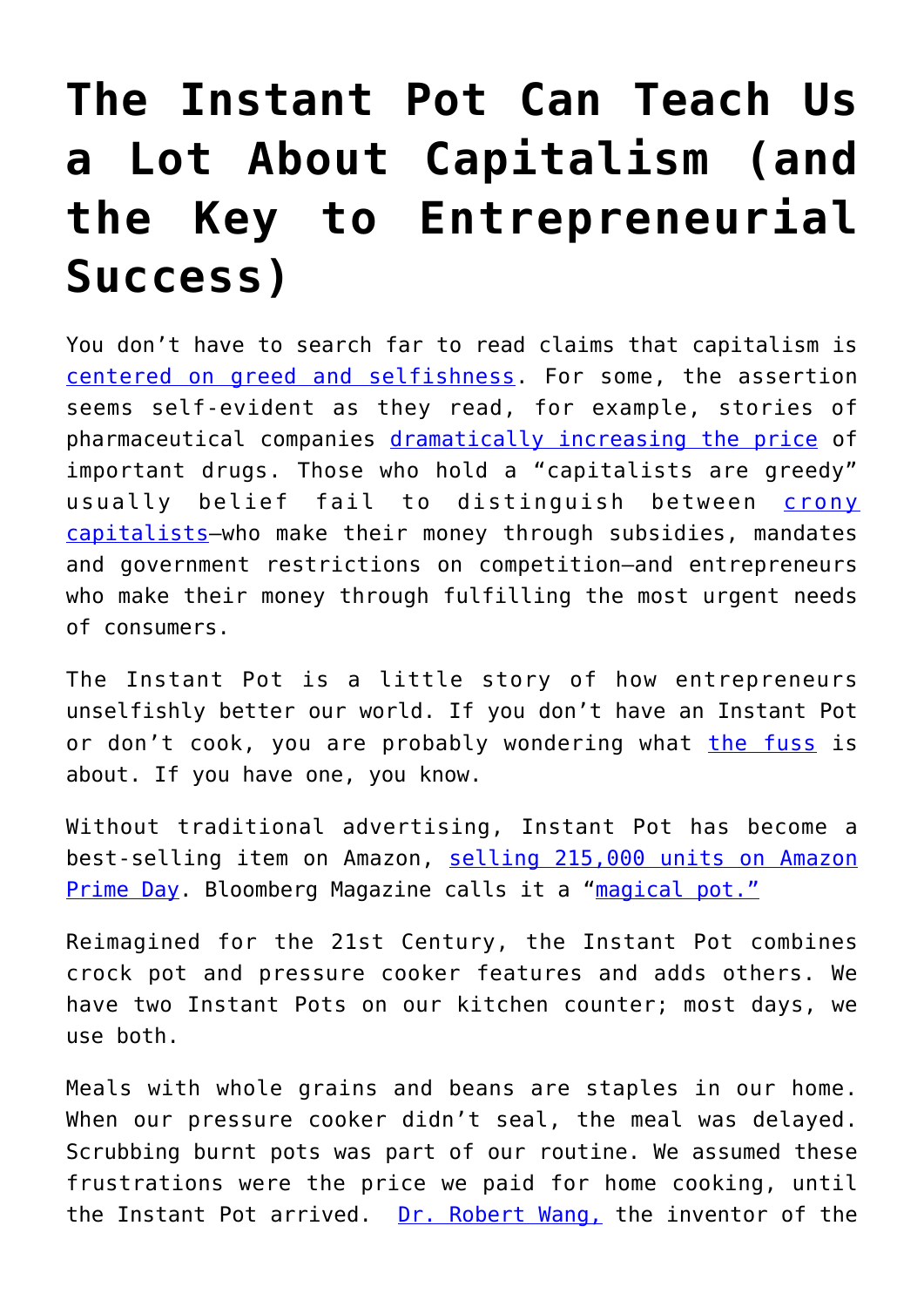Instant Pot, was certain there was a better way that only he could see.

In 2008, Dr. Wang, a Chinese immigrant to Canada with a Ph.D. in Computer Science, was laid off from his job. [With \\$350,000](https://www.nytimes.com/2017/12/17/business/instant-pot.html) [of his savings and two other engineers](https://www.nytimes.com/2017/12/17/business/instant-pot.html), he founded his company Double Insight. The future would hold profit or loss; they did not know. In 18 months, the Instant Pot was invented.

Wang seeks relentlessly to improve his invention. He has read all 39,000 Amazon customer product reviews. [He relies on](https://www.cnbc.com/2017/11/24/why-robert-wangs-instant-pot-is-a-bestseller-on-amazon.html) [customer feedback](https://www.cnbc.com/2017/11/24/why-robert-wangs-instant-pot-is-a-bestseller-on-amazon.html) to design an ever better user experience and adds cooking prowess to each new generation of the product. Since he doesn't advertise, Wang credits [his viral business](https://www.nytimes.com/2017/12/17/business/instant-pot.html) [success](https://www.nytimes.com/2017/12/17/business/instant-pot.html) to product development and customer support.

Wang is following a rule of all successful entrepreneurs: Give customers what they want, not what you have. Customers didn't want another choice of traditional cookers, they wanted a gadget that could help them make nutritious home cooked meals in much less time and a minimal learning curve. Yes, Dr. Wang created wealth for himself; but he did so by improving the lives of others, including [a small economy](https://www.theringer.com/tech/2017/12/27/16822948/year-of-the-instant-pot-amazon-fandom) of cookbook authors showing how to use the Instant Pot for every possible cuisine. Win-win.

It is "crony" capitalists who seek to give the consumer what their company has and not what the consumer wants. Crony capitalists use government coercion to force the consumer to buy what they don't want. Ethanol laced gasoline is a good example. Who wants it? Ethanol [hurts both consumers and the](http://e360.yale.edu/features/the_case_against_ethanol_bad_for_environment) [environment.](http://e360.yale.edu/features/the_case_against_ethanol_bad_for_environment) With government mandates, the crony capitalist ethanol producers win, everyone else loses.

Successful entrepreneurs have empathy for the consumer; crony capitalists focus on their own needs.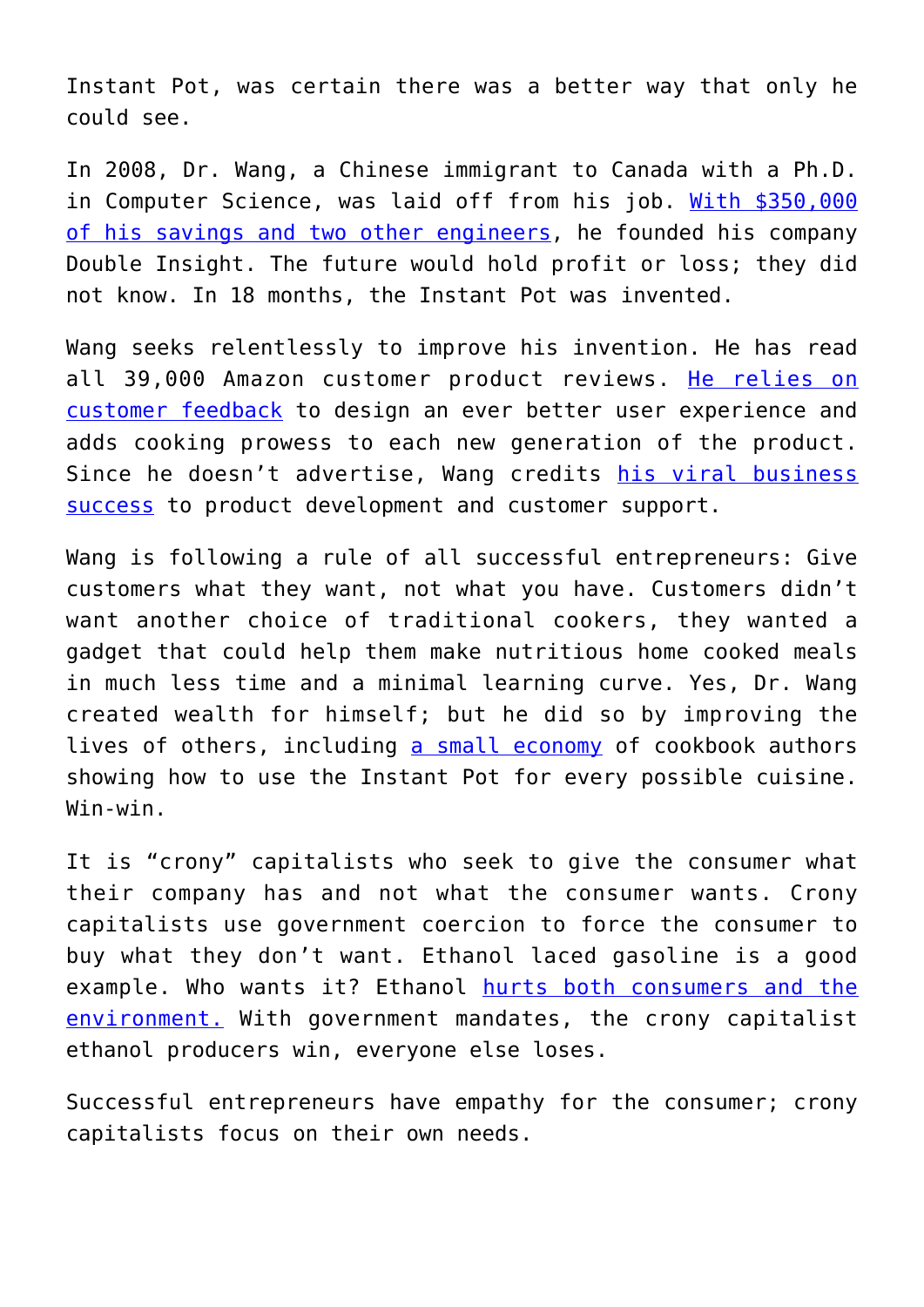*Last night I attempted Mongolian Beef in the Instant Pot. It went very well.*

*I also tried to make English toffee. It went fair. Some of the butter separated and I probably didn't let it get quite dark enough.*

*Also I learned toffee is just butter and sugar.*

*— NotParticularlyStableHat (@Popehat) [January 7, 2018](https://twitter.com/Popehat/status/950078101391683584?ref_src=twsrc%5Etfw)*

In his book [Wired to Care](http://amzn.to/2D9jxqT)*,* business strategy advisor Dev Patnaik argues that the secret sauce of innovation is empathy. Success "requires [businesses] to leave their own agendas behind, and actually care about how other people see the world."

Patnaik explains how empathetic organizations innovate faster:

"When people in an organization have an implicit understanding of the world around them, they make a thousand better decisions every day. They're able to see new opportunities faster than companies that rely on secondhand information. And they spend less time and money arguing about things that should be intuitively obvious. Empathy drives growth because it tells an organization what's valuable to the people outside its walls."

Steve Jobs was famous for saying, "A lot of times, people don't know what they want until you show it to them." If you see arrogance in Jobs' words, look again.

"[The highest expression of empathy,"](ttps://www.fastcompany.com/3052337/why-genuine-empathy-is-good-for-business) writes Jeff Booth, the CEO of BuildDirect, is "addressing customer needs before they're even aware of them." Booth concludes, "When you can step into your customers' shoes–and see the world from *their*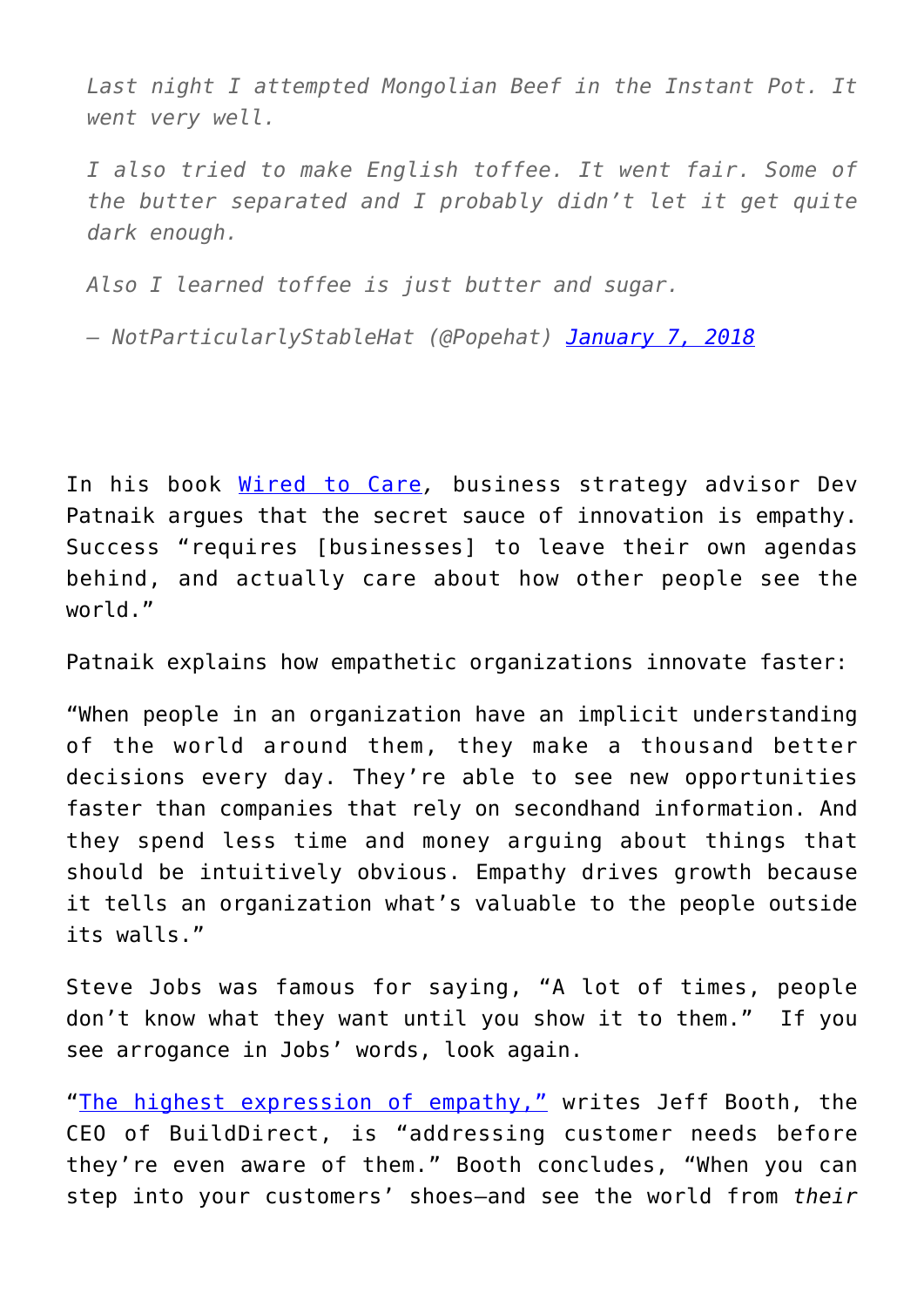perspective, not yours–it's easier to walk miles ahead of the competition."

Dr. Wang knows the open secret of business success—empathy. Empathy, not greed, is the essence of an entrepreneurial mindset that fosters innovation to meet the urgent needs of customers.

*We're now in the Instant Pot -based economy — Bill Corbett (@BillCorbett) [January 7, 2018](https://twitter.com/BillCorbett/status/950079336287227904?ref_src=twsrc%5Etfw)*

To those who assume capitalists are greedy, it may seem startling to call profit-seeking entrepreneurs compassionate. For many, [compassion begins with politicians](https://fee.org/articles/20-government-can-be-a-compassionate-alternative-to-the-harshness-of-the-marketplace/) redistributing income. Yet, empathy is a gateway to compassion. When an entrepreneur sees clearly the unmet needs of others, action to alleviate the need is possible.

For millions of people, Dr. Wang's invention has increased the benefits and reduced the sacrifices of preparing wholesome meals. Just a few years ago, Wang invested his time and money in the company and a product with unknown consumer demand; there was no guarantee of success. Is that not an act of compassion?

Entrepreneurs, not crony capitalists with their political enablers, bring you well-stocked supermarkets with fresh food from all over the planet and a better pot for cooking.

*Dear Readers,*

—